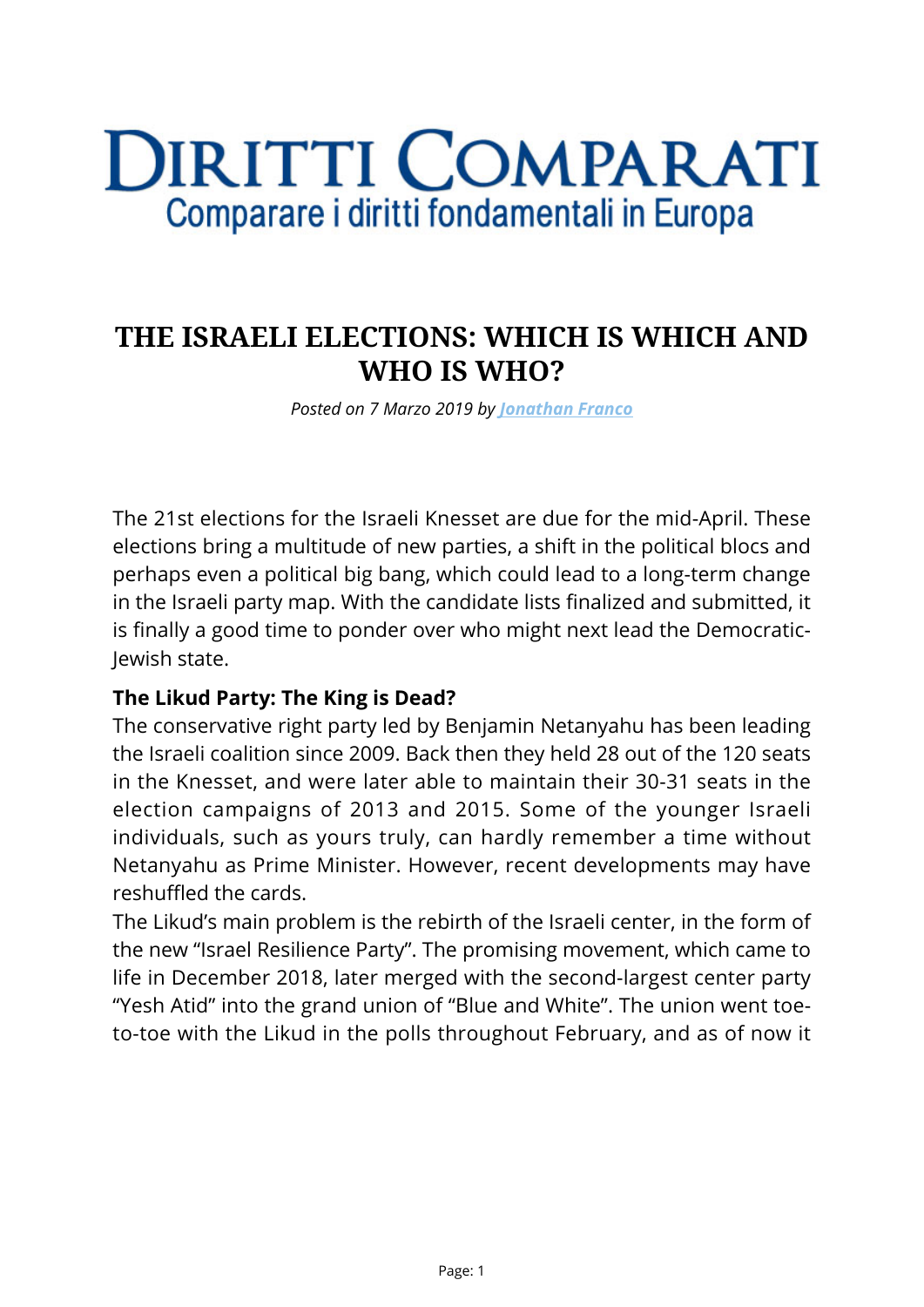seems that it surpasses the Likud with an estimated average of 36 seats. To make matters worse for the Prime Minister, just 40 days before the elections the Attorney General of Israel announced his decision to pursue an indictment against Netanyahu on bribery, fraud and a breach of trust in several cases he was allegedly involved in. Currently Netanyahu has no intention of resigning, but nevertheless this might mean that even if he becomes Prime Minister once more, he would later be forced to resign in order to face the charges, leaving the Likud without a strong and popular heir. This fact does not go unnoticed even by some eager Likud supporters, who are reluctant to throw their vote away.

Netanyahu is doing everything he can to combat these trends, and is not yet left without cards to play. The Likud maintains its position with 26-32 seats in the polls, and many of the political right parties announced that they would recommend Netanyahu for Prime Minister when the elections will be over. To further improve his odds, Netanyahu has launched a media offensive against the Attorney General which supposedly caved to the Likud's political rivals, as well as against the leaders of "Blue and White". He also went out of his way to support a merge among lesser right parties which were in danger of not passing the electoral threshold in order to reinforce his ability to form a coalition. Only time will tell if 40 days is what Netanyahu needs in order to make his way back into office.

## **Blue and White: Long Live the King(s)?**

In 2013, some considered the new "Yesh Atid", led by the former media person Yair Lapid, to be the promise of the elections. He presented himself as the moderate alternative to Netanyahu's Machiavellistic politics and willingness to align with far-right and ultra-orthodox parties. Yesh Atid strove to dismiss the conservative "left-versus-right" debate, in favor of what they referred to as "new politics". Lapid became the knight of the good, secular people of the center, those who are tired of having their interests sold out by politicians.

Although Yesh Atid reached a respectful second place in the 2013 elections with 19 seats in the parliament, Netanyahu was skillfully able to curb the party's rising popularity. He brought Lapid into his coalition and, knowing that he had no political expertise, gave him the crucial yet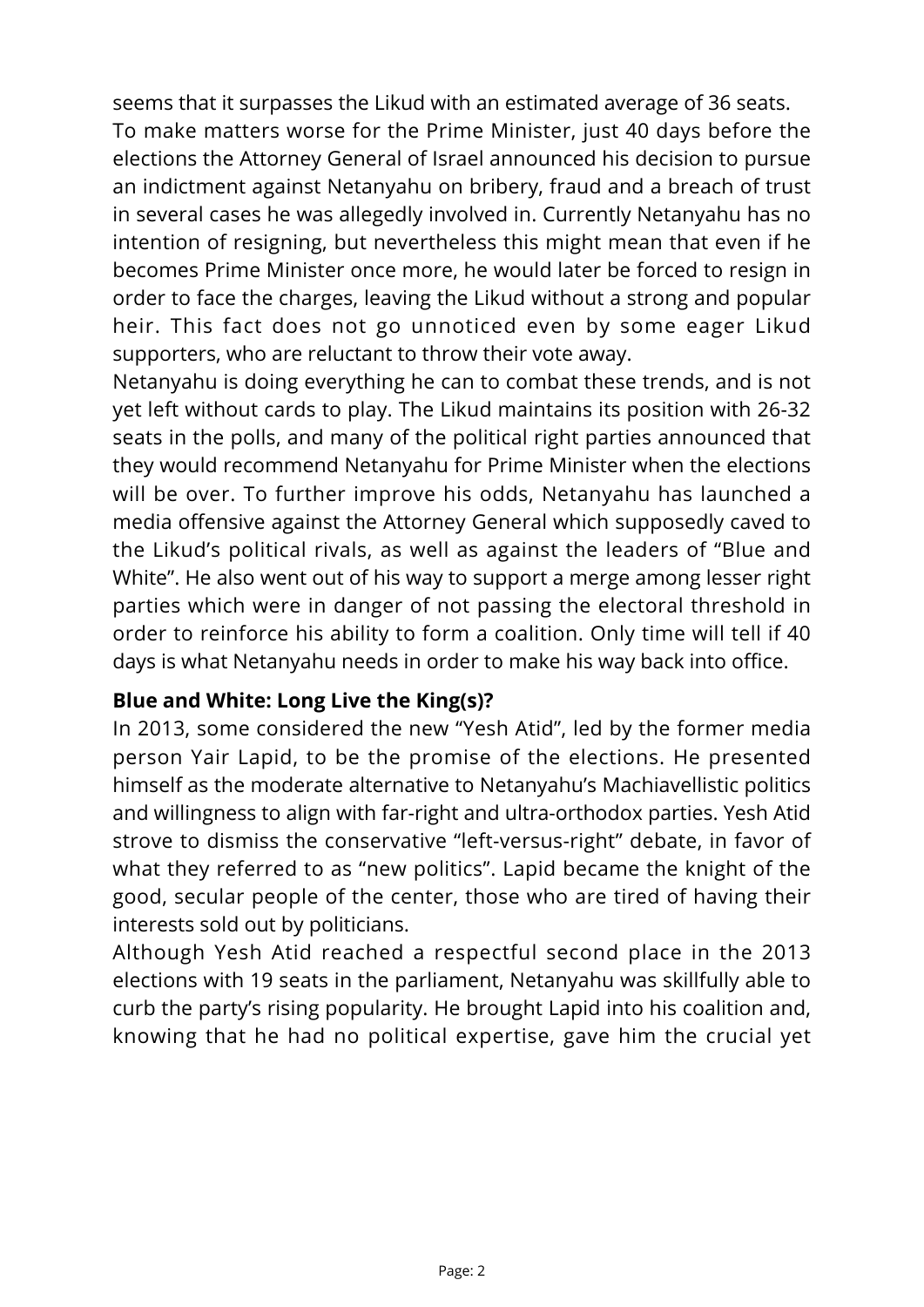extremely demanding Ministry of Finance. By the elections of 2015, Yesh Atid's seats dropped to 11. The party was forced to go to the opposition and it seemed as though it might become just another second-tier party in the Israeli harsh political scene.

A significant reinforcement rushed to the Israeli center in December 2018, in the form of Benny Gantz. This former commander of the Israeli army was praised as a successful military leader and manager. His accomplishments, at the side of his impressive and yet calm kind of appearance, created a major interest in his political vision. Like Lapid before him Gantz condemned the radical and aggressive nature of the Israeli leading politicians and called to return Israel to its more moderate, institutional and united days. He established his own party, the "Israel Resilience Party", which scored an approximate 12-22 seats in the polls of January and February.

Given the similarity of their agendas, a unification between Lapid and Gantz seemed natural to many of their voters, and it predicted that such a union could be a whole greater than the sum of its parts. The politicians heeded the call and just before the electoral candidate lists were closed, the two parties formed a union named "Blue and White".

The new movement is now estimated to be the largest party of the elections, with 35-36 seats. However, it is still unclear whether the turnout will be as high as expected, and whether the union could raise enough support among other parties to become the first coalition leader from the Israeli center.

#### **The New Right**

Currently winning 5-9 seats in the polls. This party is led by Naftali Bennett and Ayelet Shaked. Bennett was a wonder-boy of the religious Zionism. After an impressive career in the military and in business entrepreneurship, Bennett entered politics and join the Likud party. Bennett joined forces with Ayelet Shaked, a female conservative rightwinger from Tel Aviv, and together they moved during 2012 to the Jewish Home Party. They successfully transformed this entity from a fringe religious-right party into a much more popular group with 12 seats in 2013 and 8 in 2015, receiving votes even from moderate rightists tired of